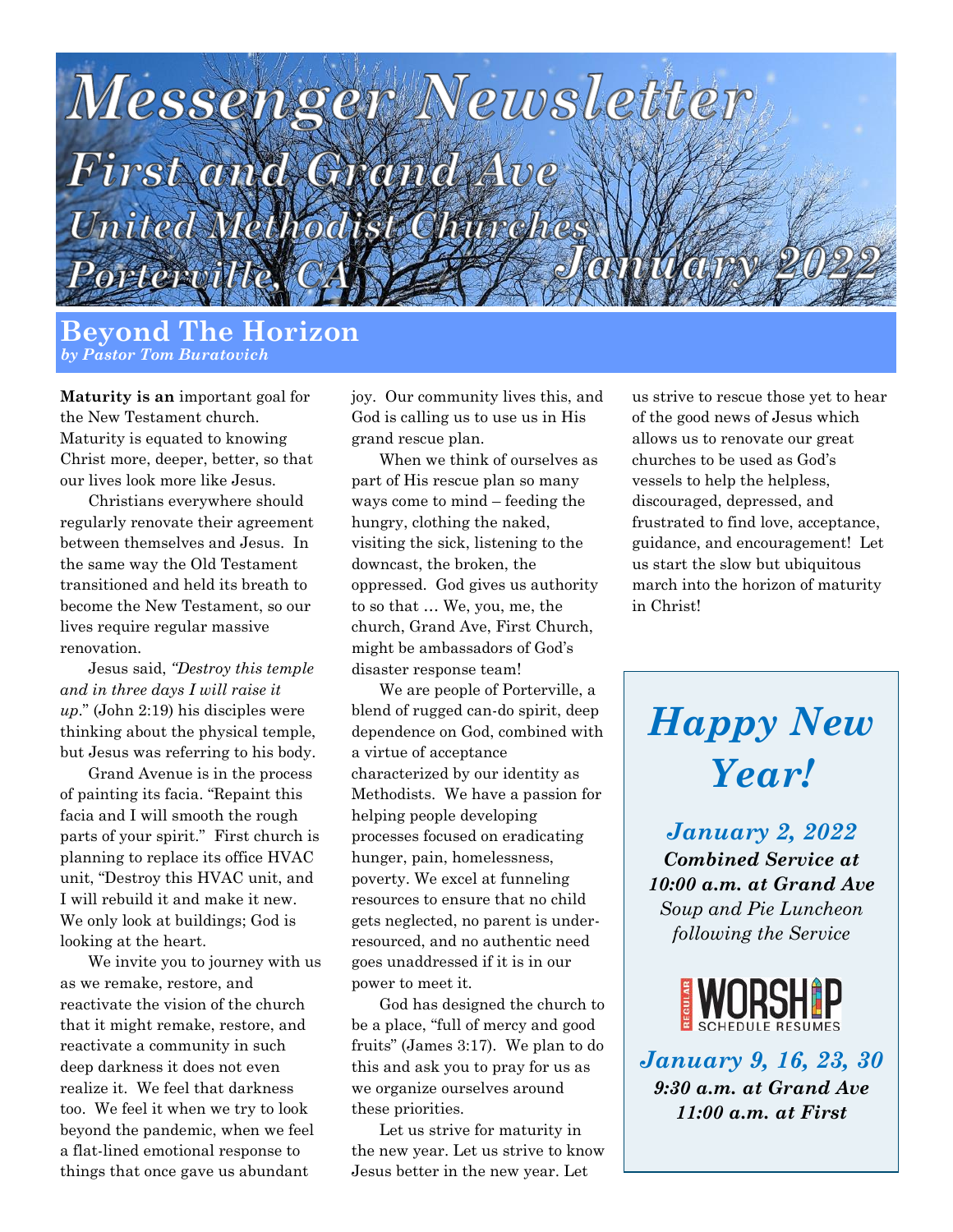# **Youth Ministry**

Philippians 3:13-14 *"Brothers and sisters, I do not consider myself yet to have taken hold of it. But one thing I do: Forgetting what is behind and straining toward what is ahead, I press on toward the goal to win the prize for which God has called me heavenward in Christ Jesus."*

**Happy New Year!** It sure feels good to say that to all of you. I imagine that each of you are as excited as I am that we are leaving another year in our past and entering a new year that brings with it new possibilities and refreshed hope in what God has in store for us. Many of us will follow the tradition of making New Year's resolutions beginning of January 1. Our minds and hearts will be steadfast on meeting the goals we have set forth for ourselves for 2022. Like many of you, I have a few goals that I look forward to meeting and I am excited for the journey ahead.

When making New Year's resolutions, or personal goals, many people will focus on health, wealth, and personal happiness. There's nothing particularly wrong with having goals focusing on these topics, but unfortunately, most of the goals people set for themselves center around worldly achievements and the acceptance of others, while leaving God out of the picture. For instance, I have a goal to lose weight and get healthy this year. Many people share the same goal. We have a problem, and it needs to be addressed. But is our motivation to get healthy inspired by how people may view our current state or how our future new and improved looks may bring with it claps on the back from people who congratulate our success? Or is our motivation to achieve this goal of getting healthy centered around honoring God and bringing Him

glory by purposely caring for the body He blessed us with?

Our perspective towards achieving a goal will either fuel the motivation to set ourselves up for success or empty our tanks of the determination we need to succeed. If our perspective is determined on the opinions and views of society, we set ourselves up for an uphill battle that is difficult to win. On the other hand, when God is at the center of our perspective towards our goals, we will look at our challenges differently. We know that with God all things are possible. And, if our goals line up with a way of being that brings Him glory and follows His will for our lives, we set ourselves up to be victorious.

I pray that each of you will be blessed in your resolutions this



year. May they draw you closer into the arms of the Lord, enriching your relationship with Him with each step you take. *Happy New Year to you and yours!*

God is Love, *Ryan Ridenour*

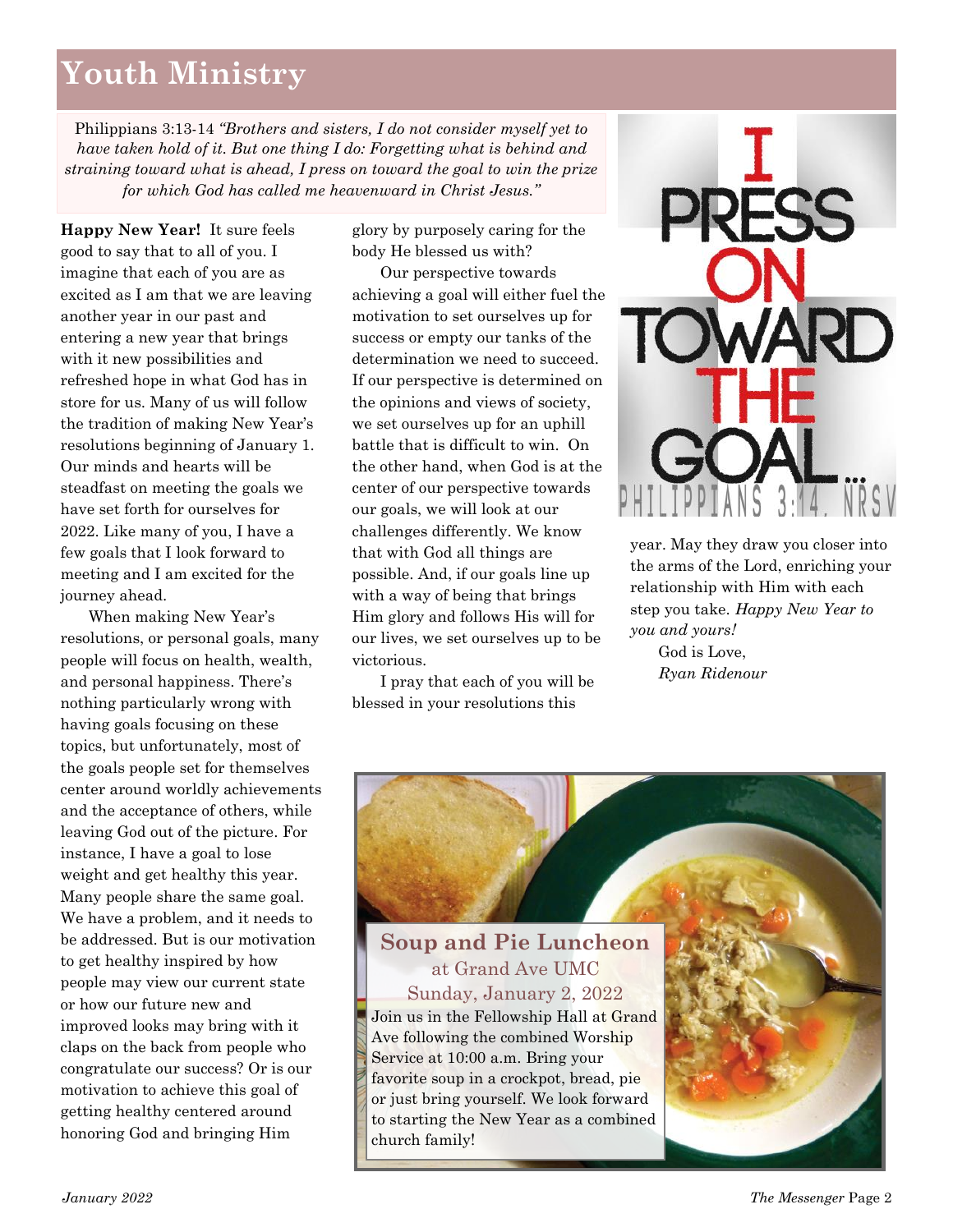# **No Regrets**

**January is here** and we are at the beginning of a New Year. With a New Year comes a whole lot of New Year's Resolutions. Things that we want to change in our lives and lots of brand new goals. Many of these goals that we have for ourselves, though they are good goals, are based on guilt and regret.

For instance, a goal that many people have at this time of the year is losing weight. Losing weight is a very good goal to have. Though, the reason why we decide to do this is because we ate too much over the holidays. Literally, we say " Ugh! I ate too much over the holidays. I'm going to make a New Year's Resolution to get this weight off." While saying this, we are filled with regret, in our mind. Thinking things like " If I just hadn't eaten so much at all those get togethers" or "Why did I have to eat dessert every night for the whole two weeks of the holidays?" See. There it is. A goal based on regret and guilt. In November and December, when we ate to much, we weren't thinking of dieting and had no regrets as we were eating wonderful food and enjoying the company of friends and family. Then why, do we torture ourselves in January and suffer in guilt.

In Isaiah 43:18, the Bible says " *Forget the former things; do not dwell in the past."* God does not want us to dwell in the past. He doesn't want us to feel guilty, regret things that we have done, suffer for



our sins, or make New Year's Resolutions based on regret. That is why He sent Jesus to us. To suffer, in our place.

God knew that it was human nature to feel these things and that we tend to not let go of them. So, He has instructed us to forget these things and live in the present. If we don't let these things go, we won't be able to see the many blessings that He gives us daily. God wants us to know Him and, enjoy Him and live our lives to the fullest.

As we move through the beginning of this New Year, let's remember that it is a time for new beginnings and resolutions. But the truth is that with God anytime is a time for a new beginning. *Melody Burkhart,*  Children's Ministry



#### *Thank You!*

Thank you to everyone who helped with the Children's Christmas Program. Thank you to both churches' teachers for making it a success. Thank you to the children for their amazing performance. Thank you to the parents for bringing their children to church. Thank you to Paulette McFarlin for running the projector and playing

> the handbells. Thank you to Ann White and Deane Rhoadarmer for helping with Santa and Pam Loverin for providing special refreshments.

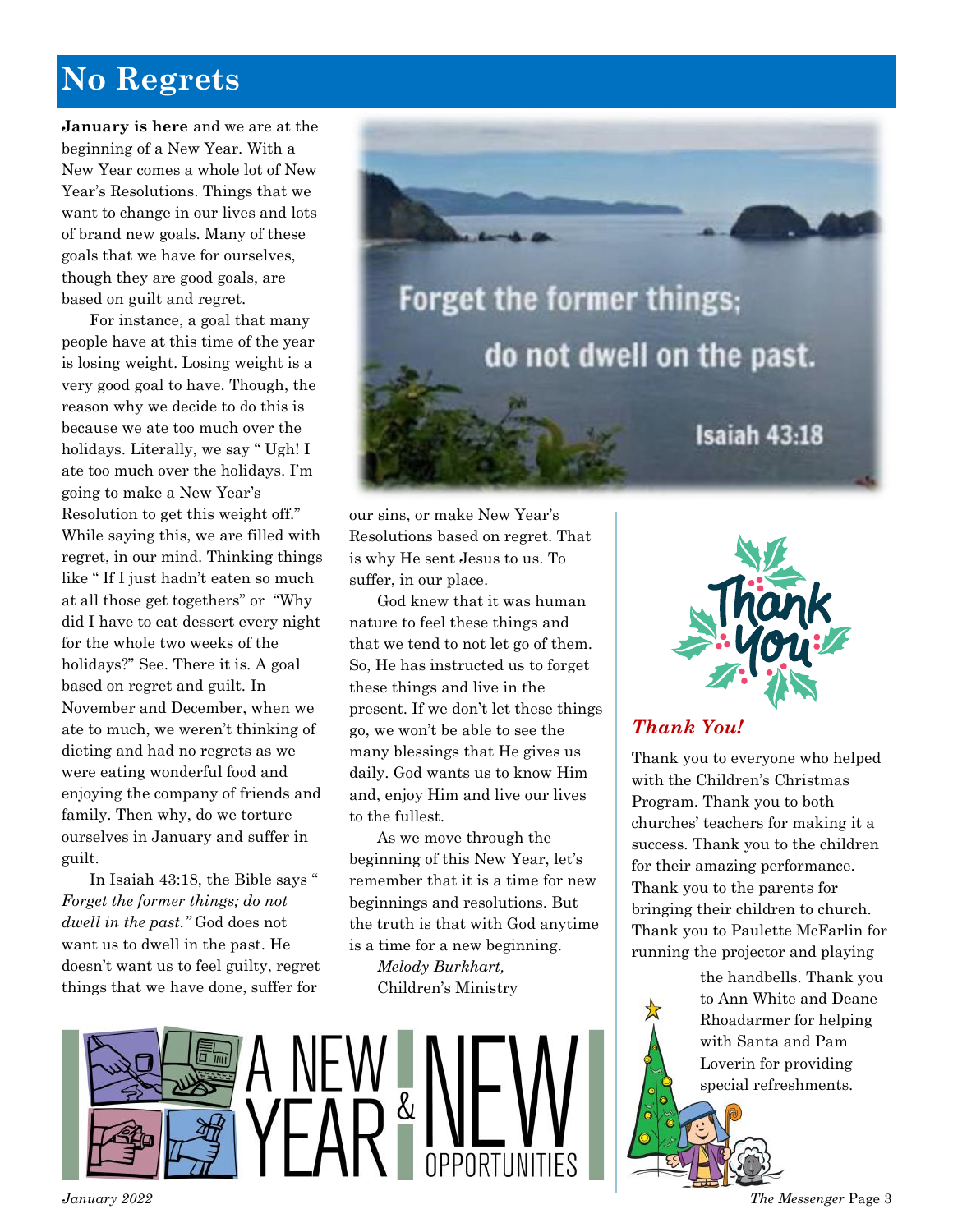#### *By Judy Lowery*

# **When the Fire Burns Out**

*"Do you not know? Have you not heard? The Lord is the everlasting God, the Creator of the ends of the earth. He will not grow tired or weary, and his understanding no one can fathom." Isaiah 40:28-31* 

After Al and I moved to our country home in the summer of 1987, we realized that the main source of heat was a large wood stove in the living room. When it came time to use the stove, we quickly found out that the wood stove was a lot of work, including the necessity of cutting, splitting and stacking the wood beforehand.

Unless he ordered a cord of wood, Al did most of the cutting and splitting himself. I only had to do the stacking. It was a hard, timeconsuming job.

After building the fire each evening, the challenge was in keeping it going through those winter nights when the temperature dropped below 35 degrees. There were a few times when it went out completely and had to be started up again from scratch.

I remember feeling dismayed at opening the door of the stove only to find ash, not wanting to build a new fire in the middle of the night. It was tempting to just pile on another blanket and go back to bed.

Then the ash and soot had to be cleaned up periodically, a dirty job. Piles of ash had to be scraped through a grate in the bottom of the main compartment into a pan below. The leftovers were shoveled into a bucket.

After the heavy bucket and metal pan were emptied, the area inside as well as outside the stove had to be swept. More ash and mess. The glass window, blackened with soot from many fires, also had to be cleaned off. When the project was finished, we'd sit back and

enjoy seeing the crisply burning fire through the clear window—until it was time for the next cleaning!

Burnout seems to sneak up on me easily during this time of year with much to do for the holidays. When I get tired out physically, emotionally, spiritually, or all of the above, one thought seems to play over and over in my mind: "This is just too hard." That thought only generates more burnout, making it even harder for me to face the demands of life.

When I read the verses above from Isaiah 40 one morning this week and remembered that the Lord doesn't grow tired or weary, my soul began to feel comforted. If I could just rest in the Lord, facing each new moment of the day with Him, things wouldn't seem so difficult.

The rest of that passage was also comforting: "He gives strength to the weary and increases the power of the weak. Even youths grow tired and weary and young men stumble and fall; but those who hope in the Lord will renew their strength. They will soar on wings like eagles; they will run and not grow weary, they will walk and not be faint." \*

What a wonderful promise! Strength to the weary, power to the weak! Rather than focusing on the thought, "It's just too hard," putting my hope in the Lord and trusting in Him brought a sense of renewed strength, just as Isaiah said it would.

Tired and uncomfortable, ready for a long rest after their



journey and maybe a shower too, Mary must have been disappointed when she and Joseph finally reached their destination, but couldn't find lodging. No place to stay, with a baby due at any time?

After traveling all of the way from Nazareth to Bethlehem on the back of a donkey, I wonder if the thought "This is just too hard!" came to her mind? But then, not long after their arrival in Bethlehem, came the birth of her baby, Jesus—the fulfillment of the promise that God had made to her through the angel Gabriel. With Jesus came renewed hope and joy.

God brings renewal, strength and joy to each one of us as we put our trust in Him.

May the Lord bless you in the New Year!

#### **"Ashes"**

*Lord...* 

*When ashes have collected in a gray, powdery pile and the flame of love has died out in my heart, help me remove the ash and bring in more fuel. Then, Lord…. Ignite my heart with the spark of your Spirit that it might always burn with love for You.* Revised 12-21-21 JLL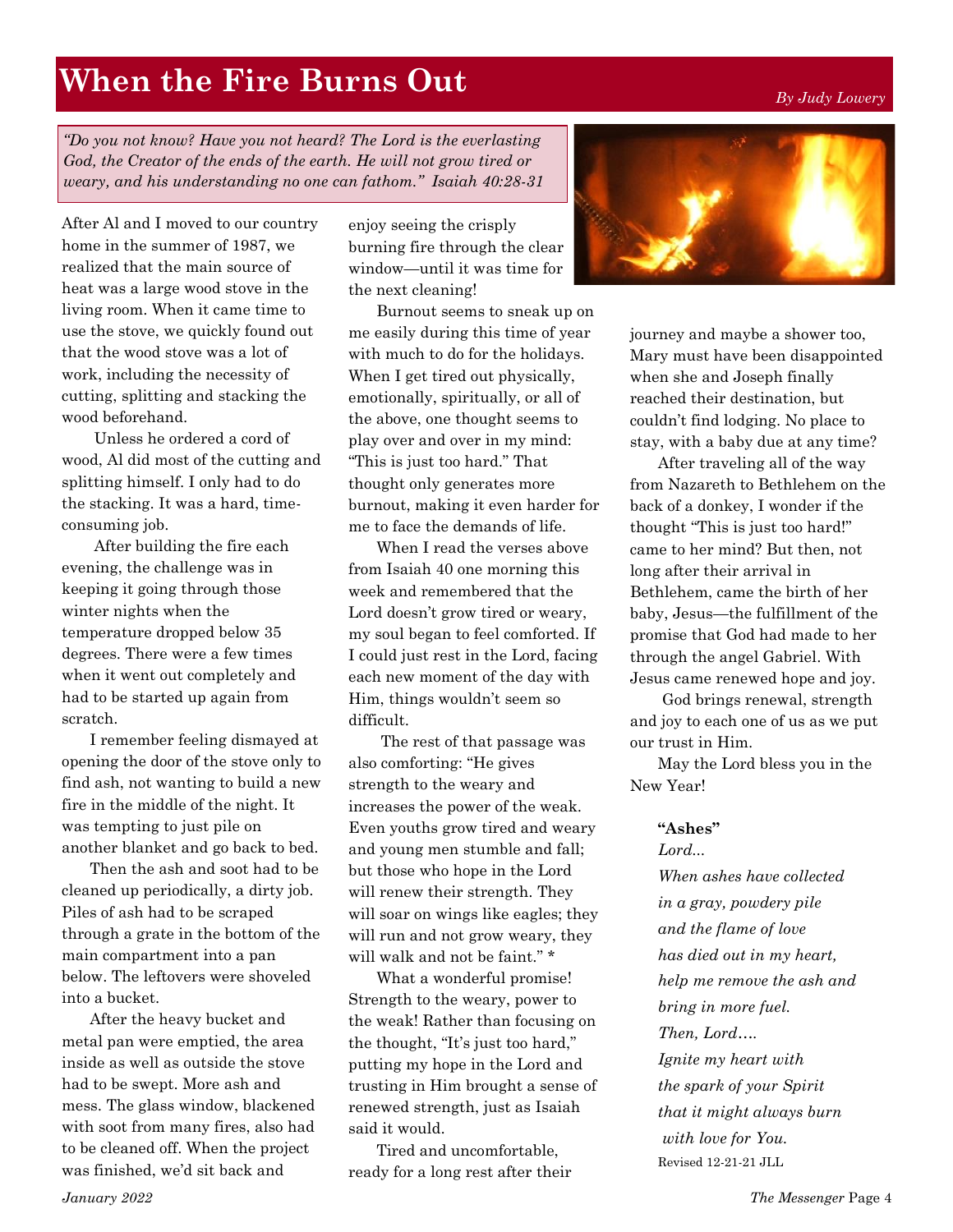# **January 2022 Prayer Calendar**

**Saturday, January 1 -** Pray for this first day of the new year 2022. Pray for a year of new beginnings and faith, hope and love.

**Sunday, January 2 -** Pray for the **Combined Worship Service at GAUMC at 10:00 a.m.** and following *Soup and Pie lunch.* **Monday, January 3 -** Pray and read and reflect on Bible verse 2 Corinthians 5:7 "*Get rid of the old yeast, so that you may be a new unleavened batch - as you really are. For Christ, our Passover lamb, has been sacrificed."*

**Tuesday, January 4 -** Pray for all the members of the church committees. Pray as they make decisions for our churches.

**Wednesday, January 5 -** Pray for the Online Bible Study led by Pastor Tom at 10:00 a.m. via Zoom. **Thursday, January 6 -** Pray for our community of Porterville.

**Friday, January 7 -** Pray for the health and well-being of our church families.

**Saturday, January 8 -** Pray and reflect on Bible verse Romans 12:2 "*Do not conform to the pattern of this world, but be transformed by the renewing of your mind. Then you will be able to test and approve what God's will is - His good, pleasing and perfect will.*"

**Sunday, January 9 -** Pray for Sunday Worship Services at **GAUMC 9:30 a.m. and FUMC at 11:00 a.m.**

**Monday, January 10 -** As we experience different situations this week, pray that we will know God is with us.

**Tuesday, January 11 -** Pray for the ones who lead and participate in the prayer groups.

**Wednesday, January 12 -** Pray for the Online Bible Study led by Pastor Tom at 10:00 a.m. via Zoom. **Thursday, January 13 -** Pray for the ones who are not feeling well. Pray for strength and healing.

**Friday, January 14 -** Pray for Pastor Tom as he completes his sermon for Sunday Worship Service.

**Saturday, January 15 -** Pray for the Greeters who will welcome all to Sunday Worship Services.

**Sunday, January 16 -** Pray for Sunday Worship Services at GAUMC 9:30 a.m. and FUMC at 11:00 a.m.

**Monday, January 17 -** Pray and thank God for our many blessings. **Tuesday, January 18 -** Pray and reflect on Philippians 4:6-7 *"Do not be anxious about anything, but in every situation by prayer and petition, with thanksgiving, present your requests to God. And the peace of God which transcends all understanding, will guard your hearts and your minds in Christ Jesus.*"

**Wednesday, January 19 -** Pray for the Online Bible Study led by Pastor Tom at 10:00 a.m. via Zoom. **Thursday, January 20 -** Pray and reflect on Galatians 3:22-23 "*But Scripture has locked up everything under the control of sin, so that what was promised, being given through faith in Jesus Christ, might be given to those who believe. Before the coming of this faith, we were held in custody under the law, locked up until the faith that was to come would be revealed.*"

**Friday, January 21 -** Pray and reflect on Ephesians 1:18-19 *"I pray that the eyes of your heart may be enlightened in order that you may know the hope to which He has called you, the riches of His glorious inheritance in His holy people, and His incomparably great power for us who believe.*" **Saturday, January 22 -** Pray and read Colossians 3:9-10 "*Do not lie to each other, since you have taken off your old self with its* 

*practices and have put on the new self, which is being renewed in knowledge in the image of its Creator.*"

**Sunday, January 23 -** Pray for Sunday Worship Services at **GAUMC 9:30 a.m. and FUMC at 11:00 a.m.**

**Monday, January 24 -** Pray and reflect on Titus 3:4-7 "*But when the kindness and love of God our Savior appeared, He saved us, not because of righteous things we had done, but because of His mercy. He saved us through the washing of rebirth and renewal by the Holy Spirit, whom He poured out on us generously through Jesus Christ our Savior so that, having been justified by His grace, we might become heirs having the hope of eternal life.*"

**Tuesday, January 25 -** Pray for Melody and Ryan as they serve the children and youth of our congregations.

**Wednesday, January 26-** Pray for the Online Bible Study led by Pastor Tom at 10:00 a.m. via Zoom.

**Thursday, January 27 -** Pray and reflect on Bible verse 2 Corinthians 3:18 "*And we all, who with unveiled faces contemplate the Lord's glory, are being transformed into His image with ever-increasing glory, which comes from the Lord, who is the Spirit."*

**Friday, January 28 -** Pray for the Praise Team as they prepare for Sunday Worship Services.

**Saturday, January 29 -** Pray that we have the desire to continually seek Spiritual growth.

**Sunday, January 30 -** Pray for Sunday Worship Services at **GAUMC 9:30 a.m. and FUMC at 11:00 a.m.**

**Monday, January 31 -** Pray and reflect on 2 Thessalonians 3:5 "*May the Lord direct your hearts into God's love and Christ's perseverance.*"